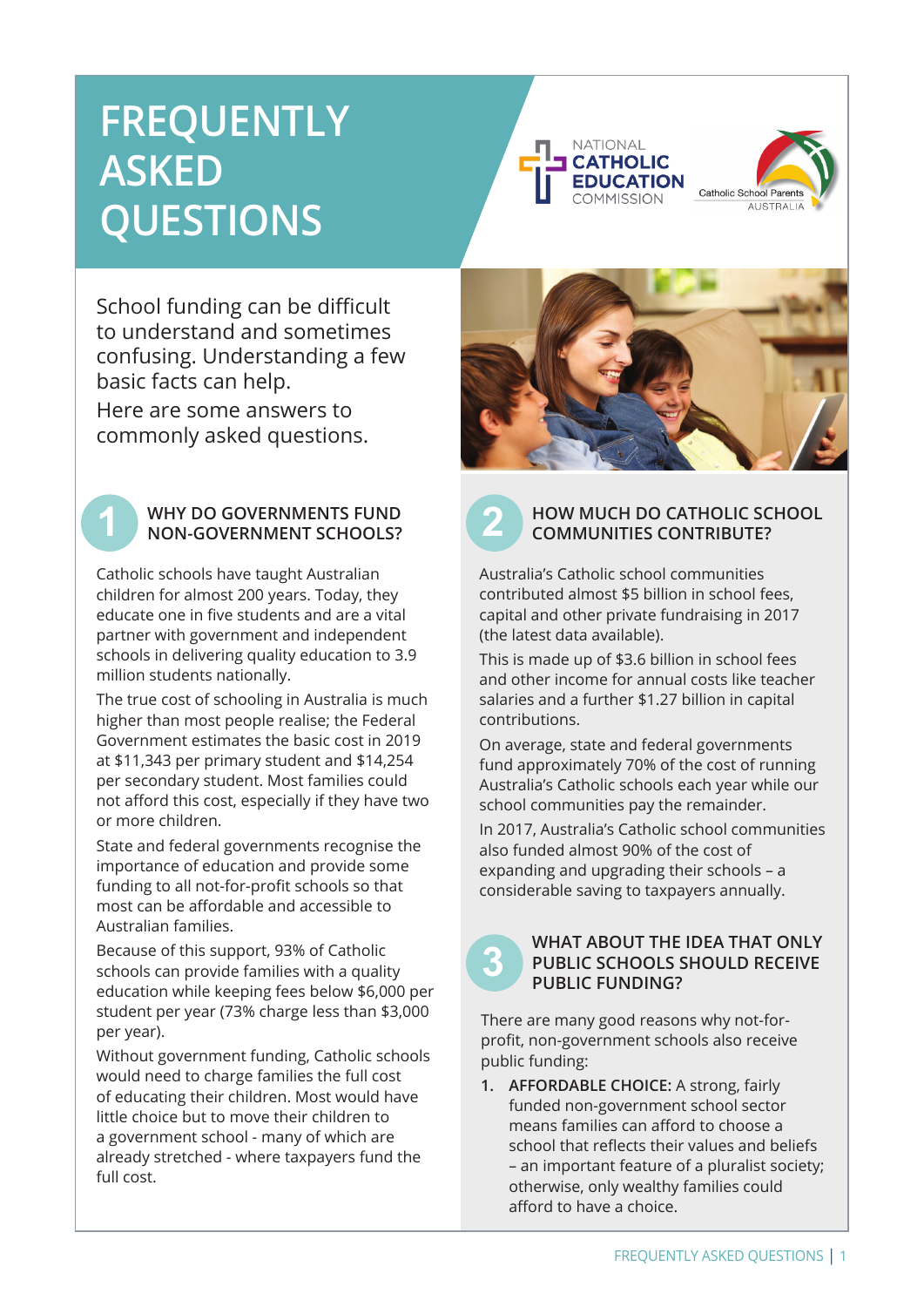- **2. IT'S FAIR:** All families pay taxes and therefore deserve some government funding support for their children's education
- **3. SHARES THE LOAD:** Catholic and independent schools educate 1.3 million children, or one in three Australian students. Without affordable nongovernment schools, most of those students would need to be absorbed into the public schools sector, which is already stretched
- **4. HEALTHY COMPETITION:** Given that schooling is compulsory, a network of accessible non-government schools provides healthy competition and improves all schools
- **5. TAXPAYERS SAVE:** On average, Catholic school families pay almost 30% of the annual cost of their child's education (\$3.6 billion in 2017) and almost 90% of capital works (\$1.27 billion) – costs that taxpayers would otherwise have to meet
- **6. NOT JUST SCHOOLS:** Governments fund many other private sector activities such as GP visits, medicines, hospitals, aged care, child care and private bus services
	- **BUT MONEY GOING TO PRIVATE SCHOOLS MEANS LESS MONEY FOR PUBLIC SCHOOLS, DOESN'T IT?**

Public school funding has increased every year - at least in line with enrolments and indexation - since public funding was extended to non-government schools. It has never been cut.

The Catholic schools sector has always supported a strong, properly funded government schools sector because all students deserve a quality education.

**4**

All students in all school sectors are funded according to the same measure - the Schooling Resource Standard (SRS), which is made up of a base amount (\$11,343 per primary student and \$14,254 per secondary student) plus loadings for six types of disadvantage.

In public schools, the SRS is solely funded by taxpayers; families are not required to fund any of the SRS.

In Catholic and other non-government schools, families are expected to pay 10-80% of the

base amount according to an assessment of their financial capacity. Governments only fund the balance (plus all disadvantage loadings). The more families can afford to pay, the less public funding a non-government school attracts.

### **5 HOW MUCH GOVERNMENT FUNDING DOES EACH SCHOOL SECTOR RECEIVE?**

In 2017, government schools received almost \$2,000 per student (or 17.1%) more in government funding than Catholic schools received.

Government schools received \$13,411 per student in combined federal and state/territory government funding, compared with \$11,451 per Catholic school student and \$9,530 per independent school student.

### **WHY DID NON-GOVERNMENT SCHOOLS RECENTLY RECEIVE \$4.6 BILLION EXTRA?**

This was necessary to create a fairer funding balance between low and high fee schools. It addressed a bias against low fee schools that was highlighted in two government reviews – the original 2011 Gonski Review (Recommendation 20) and the 2018 review by the National School Resourcing Board (aka, the Chaney Review, Recommendation 2).

Both reviews recommended a new, fairer measure to more accurately assess families' ability to pay school fees and therefore to calculate how much government funding each non-government school should attract.

The amount is spread over 10 years across some 1.3 million students in more than 2800 non-government schools nationally.

This new measure will apply from 2020. It means low fee schools will receive a fairer share of the non-government school funding pie. The net overall increase is due to there being hundreds more low fee schools than high fee schools.

Some funding was also to cover transition costs until 2020 and to maintain affordability and viability – and therefore school choice - in areas where low fee schools have served their communities for decades.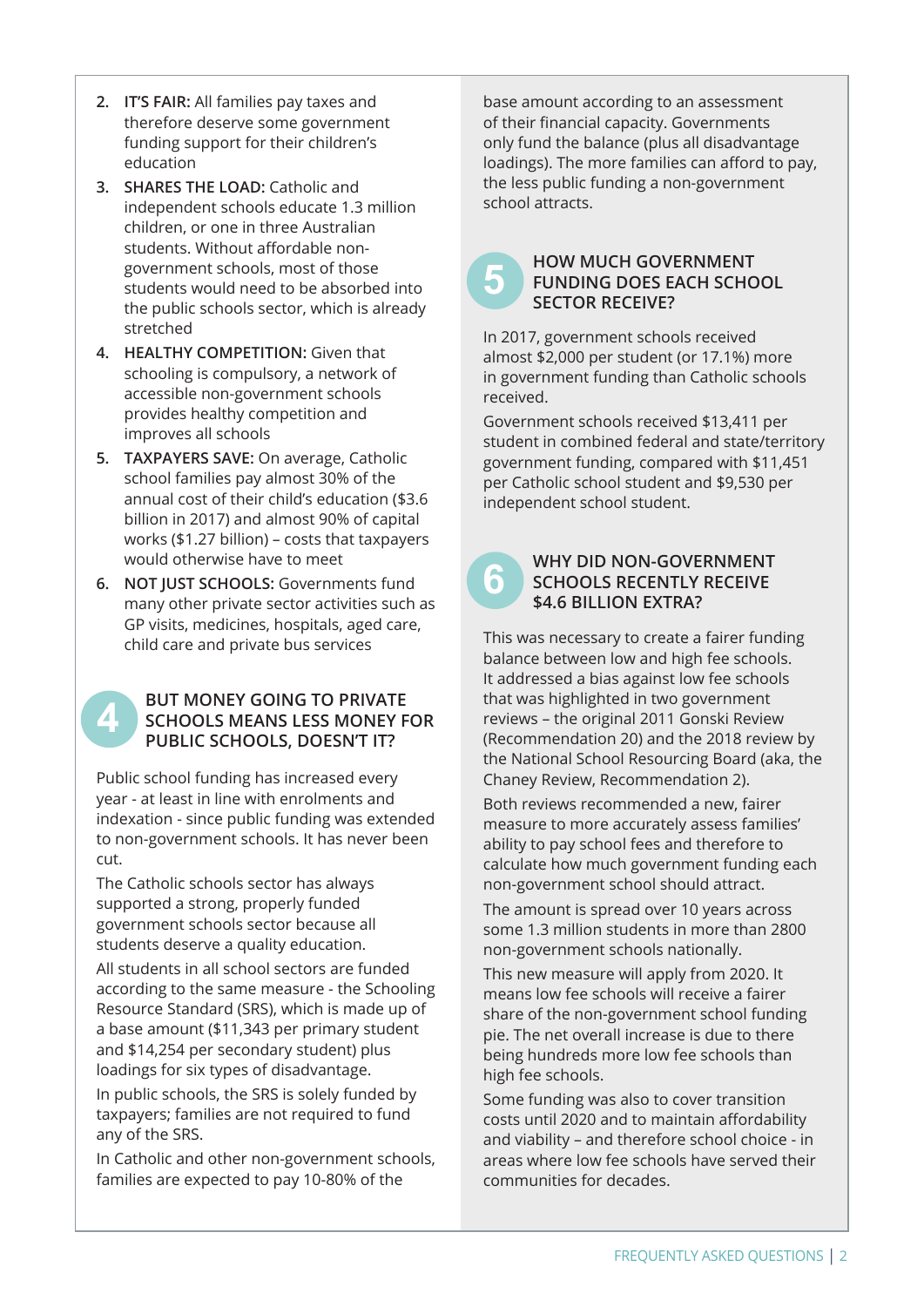## **7 WHAT IS THE CHOICE AND AFFORDABILITY FUND?**

The purpose of the Choice & Affordability Fund is to keep long-standing, low fee primary schools viable without diverting funds from schools serving lower socio-economic status (SES) communities.

The fund is a way to ensure low fee primary schools – which have operated for decades – continue to provide an affordable choice alongside the local, free government school.

If some schools were forced to double or triple their fees (as a purely academic reading of the new funding model would suggest), most families would move their child to the local, free public school.

### **8 WHY DIDN'T PUBLIC SCHOOLS GET AN INCREASE?**

The changes involved estimating the fees families could afford to pay in nongovernment schools. As fees are not compulsory in public schools, these changes did not affect them.

State governments, however, continue to campaign for the funding that would have been delivered under the model introduced in 2014 after the first Gonski Review.

# **9 BUT MANY GOVERNMENT SCHOOLS**<br>DO NOT RECEIVE THEIR FULL SRS.

This is also true of Catholic systemic schools, which receive less than their SRS funding entitlement from government in all states and territories, as the following Grattan Institute table illustrates.

The SRS was introduced in 2014 and requires many state and territory governments to significantly increase their education spending, as they are the majority funders of public schools which educate two-thirds of all students. A phasing-in period has been allowed over several years, with Federal assistance.

Figure 2.1: Funding levels differ by state and sector but most systems are funded less than their targets

Combined government funding as a per cent of SRS, by state, 2016



Source: Grattan school funding model, based on analysis of data published by the<br>Commonwealth Department of Education and Training.

Most non-government schools should reach their correct funding level before all government schools do because they attract less government funding per student and there are fewer non-government schools to fund.

> **DO NON-GOVERNMENT SCHOOLS REALLY USE GOVERNMENT FUNDING TO BUILD FACILITIES LIKE EQUESTRIAN CENTRES AND INDOOR SWIMMING POOLS?**

**10**

Catholic Education can only speak for Catholic schools, but those types of facilities are normally built by high fee schools and are funded by the school communities themselves through loans paid off by parents over 10-20 years (through building levies, fundraisers, donations etc).

Catholic schools prioritise any capital funds from government to the neediest schools in each state and territory to build or upgrade learning facilities.

Australia's 1750 Catholic school communities raised \$1,268 million in capital funds in 2017 and received just \$152.2 million from Commonwealth, state and territory governments.